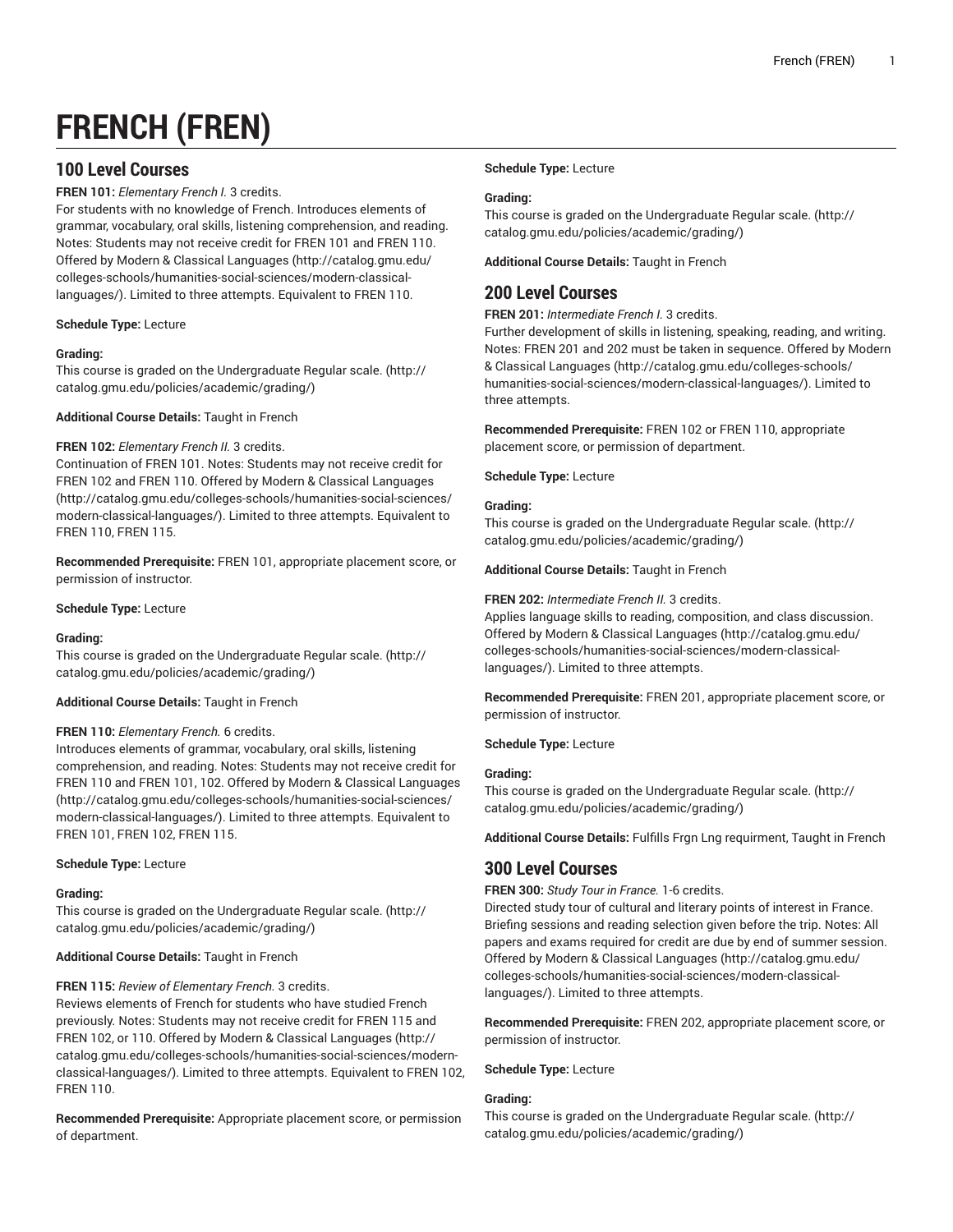## **Additional Course Details:** Taught in French

**FREN 309:** *Reading and Writing Skills Development.* 3 credits. Development of ability to write on topics of current interest. Readings provide examples of each topic and necessary vocabulary for compositions. Introduces reading strategies and provides practice in reading of different kinds of texts. Offered by [Modern & Classical](http://catalog.gmu.edu/colleges-schools/humanities-social-sciences/modern-classical-languages/) [Languages \(http://catalog.gmu.edu/colleges-schools/humanities-social](http://catalog.gmu.edu/colleges-schools/humanities-social-sciences/modern-classical-languages/)[sciences/modern-classical-languages/](http://catalog.gmu.edu/colleges-schools/humanities-social-sciences/modern-classical-languages/)). Limited to three attempts.

**Specialized Designation:** Writing Intensive in Major

**Recommended Prerequisite:** FREN 202 or equivalent; appropriate placement score; or permission of instructor.

**Schedule Type:** Lecture

#### **Grading:**

This course is graded on the [Undergraduate](http://catalog.gmu.edu/policies/academic/grading/) Regular scale. ([http://](http://catalog.gmu.edu/policies/academic/grading/) [catalog.gmu.edu/policies/academic/grading/\)](http://catalog.gmu.edu/policies/academic/grading/)

**Additional Course Details:** Taught in French

#### **FREN 310:** *Oral Proficiency in French.* 3 credits.

Develops conversational proficiency in French with attention to various specific communicative strategies and functions. Practice in pronunciation and diction based on systematic study of sound system of French. Offered by [Modern & Classical Languages](http://catalog.gmu.edu/colleges-schools/humanities-social-sciences/modern-classical-languages/) ([http://](http://catalog.gmu.edu/colleges-schools/humanities-social-sciences/modern-classical-languages/) [catalog.gmu.edu/colleges-schools/humanities-social-sciences/modern](http://catalog.gmu.edu/colleges-schools/humanities-social-sciences/modern-classical-languages/)[classical-languages/\)](http://catalog.gmu.edu/colleges-schools/humanities-social-sciences/modern-classical-languages/). Limited to three attempts.

**Recommended Prerequisite:** FREN 202, appropriate placement score, or permission of instructor.

#### **Schedule Type:** Lecture

#### **Grading:**

This course is graded on the [Undergraduate](http://catalog.gmu.edu/policies/academic/grading/) Regular scale. ([http://](http://catalog.gmu.edu/policies/academic/grading/) [catalog.gmu.edu/policies/academic/grading/\)](http://catalog.gmu.edu/policies/academic/grading/)

#### **Additional Course Details:** Taught in French

#### **FREN 320:** *Contemporary Tour de France.* 3 credits.

Examines contemporary social, political, economic, cultural trends in France. Covers domestic and international topics such as debates around French identity, migration and civil rights, political parties, the media, family life, work-related issues, participation in international organizations and involvement with former colonies and overseas regions. Offered by [Modern & Classical Languages](http://catalog.gmu.edu/colleges-schools/humanities-social-sciences/modern-classical-languages/) ([http://catalog.gmu.edu/colleges](http://catalog.gmu.edu/colleges-schools/humanities-social-sciences/modern-classical-languages/)[schools/humanities-social-sciences/modern-classical-languages/\)](http://catalog.gmu.edu/colleges-schools/humanities-social-sciences/modern-classical-languages/). Limited to three attempts.

**Recommended Prerequisite:** FREN 309 or permission of the instructor.

**Schedule Type:** Lecture

#### **Grading:**

This course is graded on the [Undergraduate](http://catalog.gmu.edu/policies/academic/grading/) Regular scale. ([http://](http://catalog.gmu.edu/policies/academic/grading/) [catalog.gmu.edu/policies/academic/grading/\)](http://catalog.gmu.edu/policies/academic/grading/)

#### **Additional Course Details:** Taught in French

**FREN 325:** *Major French Writers (Topic Varies).* 3 credits. Studies works of major French writers. Writers to be studied vary. Notes: May be repeated for credit with permission of department. Offered by [Modern & Classical Languages](http://catalog.gmu.edu/colleges-schools/humanities-social-sciences/modern-classical-languages/) ([http://catalog.gmu.edu/colleges-](http://catalog.gmu.edu/colleges-schools/humanities-social-sciences/modern-classical-languages/)

[schools/humanities-social-sciences/modern-classical-languages/](http://catalog.gmu.edu/colleges-schools/humanities-social-sciences/modern-classical-languages/)). Limited to three attempts.

**Mason Core:** [Literature](http://catalog.gmu.edu/mason-core/) ([http://catalog.gmu.edu/mason-core/\)](http://catalog.gmu.edu/mason-core/)

**Specialized Designation:** Topic Varies

**Recommended Prerequisite:** ENGL 101/ENGH 101 or equivalent or permission of instructor.

#### **Schedule Type:** Lecture

## **Grading:**

This course is graded on the [Undergraduate](http://catalog.gmu.edu/policies/academic/grading/) Regular scale. ([http://](http://catalog.gmu.edu/policies/academic/grading/) [catalog.gmu.edu/policies/academic/grading/](http://catalog.gmu.edu/policies/academic/grading/))

**FREN 329:** *Problems of Western Civilization in French Literature.* 3 credits. Basic philosophical, moral, social, and political dilemmas reflected in literature of major French writers. Notes: May be repeated for credit with permission of department. Offered by [Modern & Classical Languages](http://catalog.gmu.edu/colleges-schools/humanities-social-sciences/modern-classical-languages/) [\(http://catalog.gmu.edu/colleges-schools/humanities-social-sciences/](http://catalog.gmu.edu/colleges-schools/humanities-social-sciences/modern-classical-languages/) [modern-classical-languages/\)](http://catalog.gmu.edu/colleges-schools/humanities-social-sciences/modern-classical-languages/). Limited to three attempts.

**Mason Core:** [Literature](http://catalog.gmu.edu/mason-core/) ([http://catalog.gmu.edu/mason-core/\)](http://catalog.gmu.edu/mason-core/)

**Recommended Prerequisite:** ENGL 101/ENGH 101 or equivalent or permission of instructor.

**Schedule Type:** Lecture

#### **Grading:**

This course is graded on the [Undergraduate](http://catalog.gmu.edu/policies/academic/grading/) Regular scale. ([http://](http://catalog.gmu.edu/policies/academic/grading/) [catalog.gmu.edu/policies/academic/grading/](http://catalog.gmu.edu/policies/academic/grading/))

#### **FREN 340:** *Francophone Identities.* 3 credits.

Provides opportunity to learn about richness, variety, and complexity of francophone world through study of literature, culture, social life, and identities of various francophone regions including Caribbean, Africa, Quebec, and Indochina. Offered by [Modern & Classical Languages](http://catalog.gmu.edu/colleges-schools/humanities-social-sciences/modern-classical-languages/) ([http://](http://catalog.gmu.edu/colleges-schools/humanities-social-sciences/modern-classical-languages/) [catalog.gmu.edu/colleges-schools/humanities-social-sciences/modern](http://catalog.gmu.edu/colleges-schools/humanities-social-sciences/modern-classical-languages/)[classical-languages/\)](http://catalog.gmu.edu/colleges-schools/humanities-social-sciences/modern-classical-languages/). Limited to three attempts.

**Recommended Prerequisite:** FREN 309, appropriate placement score, or permission of instructor.

#### **Schedule Type:** Lecture

#### **Grading:**

This course is graded on the [Undergraduate](http://catalog.gmu.edu/policies/academic/grading/) Regular scale. ([http://](http://catalog.gmu.edu/policies/academic/grading/) [catalog.gmu.edu/policies/academic/grading/](http://catalog.gmu.edu/policies/academic/grading/))

#### **Additional Course Details:** Taught in French

#### **FREN 357:** *Introduction to Translation.* 3 credits.

French to English, English to French translations, of texts from current periodicals and newspapers in various fields. Notes: Recommended for students who wish to improve language skills. Offered by [Modern](http://catalog.gmu.edu/colleges-schools/humanities-social-sciences/modern-classical-languages/) [& Classical Languages](http://catalog.gmu.edu/colleges-schools/humanities-social-sciences/modern-classical-languages/) [\(http://catalog.gmu.edu/colleges-schools/](http://catalog.gmu.edu/colleges-schools/humanities-social-sciences/modern-classical-languages/) [humanities-social-sciences/modern-classical-languages/\)](http://catalog.gmu.edu/colleges-schools/humanities-social-sciences/modern-classical-languages/). Limited to three attempts.

**Recommended Prerequisite:** FREN 309, appropriate placement score, or permission of instructor.

**Schedule Type:** Lecture

**Grading:**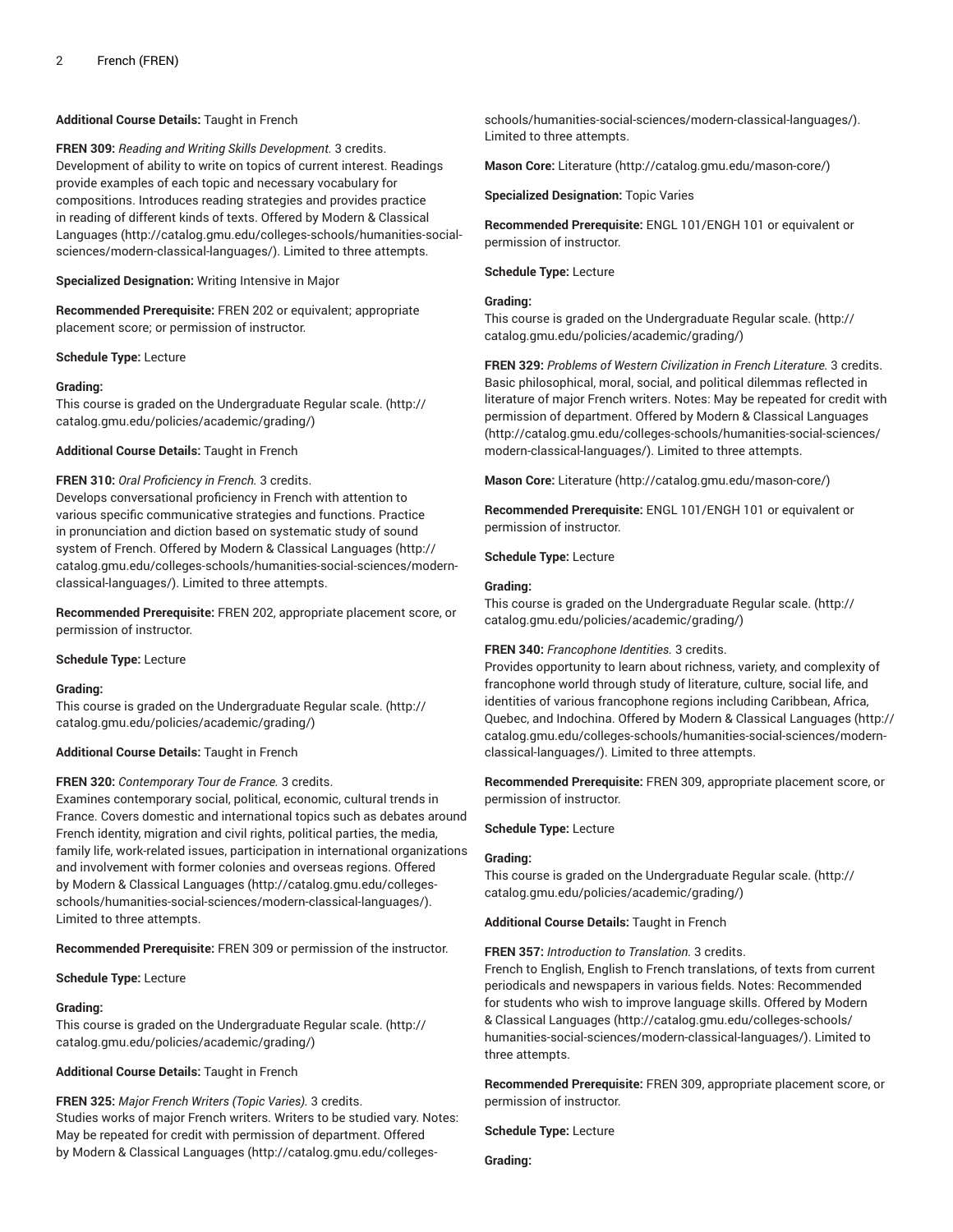This course is graded on the [Undergraduate](http://catalog.gmu.edu/policies/academic/grading/) Regular scale. ([http://](http://catalog.gmu.edu/policies/academic/grading/) [catalog.gmu.edu/policies/academic/grading/\)](http://catalog.gmu.edu/policies/academic/grading/)

## **Additional Course Details:** Taught in French

## **FREN 370:** *French Civilization, Culture, and Literature: Ancient Gaul to 1789.* 3 credits.

Examines history, civilization (daily life, politics, science, philosophy, religion), culture (architecture, art, music, dance), and literature of France from Ancient Gaul to the eve of the French Revolution. Studies development of French nation and its people through written texts, visual arts, and music. Offered by [Modern & Classical Languages](http://catalog.gmu.edu/colleges-schools/humanities-social-sciences/modern-classical-languages/) ([http://](http://catalog.gmu.edu/colleges-schools/humanities-social-sciences/modern-classical-languages/) [catalog.gmu.edu/colleges-schools/humanities-social-sciences/modern](http://catalog.gmu.edu/colleges-schools/humanities-social-sciences/modern-classical-languages/)[classical-languages/\)](http://catalog.gmu.edu/colleges-schools/humanities-social-sciences/modern-classical-languages/). Limited to three attempts. Equivalent to FREN 371, FREN 380.

**Recommended Prerequisite:** FREN 309 or permission of the instructor.

## **Schedule Type:** Lecture

## **Grading:**

This course is graded on the [Undergraduate](http://catalog.gmu.edu/policies/academic/grading/) Regular scale. ([http://](http://catalog.gmu.edu/policies/academic/grading/) [catalog.gmu.edu/policies/academic/grading/\)](http://catalog.gmu.edu/policies/academic/grading/)

## **Additional Course Details:** Taught in French

## **FREN 371:** *French Civilization, Culture, and Literature: 1789 to the Present.* 3 credits.

Examines history, civilization (daily life, politics, science, philosophy, religion), culture (architecture, art, music, dance), and literature of France from French Revolution of 1789 to present. Studies development of French nation and its people through written texts, visual arts, and music. Offered by [Modern & Classical Languages \(http://catalog.gmu.edu/](http://catalog.gmu.edu/colleges-schools/humanities-social-sciences/modern-classical-languages/) [colleges-schools/humanities-social-sciences/modern-classical](http://catalog.gmu.edu/colleges-schools/humanities-social-sciences/modern-classical-languages/)[languages/\)](http://catalog.gmu.edu/colleges-schools/humanities-social-sciences/modern-classical-languages/). Limited to three attempts. Equivalent to FREN 370, FREN 380.

**Recommended Prerequisite:** FREN 309 or permission of the instructor.

## **Schedule Type:** Lecture

## **Grading:**

This course is graded on the [Undergraduate](http://catalog.gmu.edu/policies/academic/grading/) Regular scale. ([http://](http://catalog.gmu.edu/policies/academic/grading/) [catalog.gmu.edu/policies/academic/grading/\)](http://catalog.gmu.edu/policies/academic/grading/)

## **Additional Course Details:** Taught in French

## **FREN 380:** *The Making of Modern France.* 3 credits.

Examines history, culture, and literature of France from the Renaissance to the present. Studies development of French nation and its people through written texts and the arts. Offered by [Modern & Classical](http://catalog.gmu.edu/colleges-schools/humanities-social-sciences/modern-classical-languages/) [Languages \(http://catalog.gmu.edu/colleges-schools/humanities](http://catalog.gmu.edu/colleges-schools/humanities-social-sciences/modern-classical-languages/)[social-sciences/modern-classical-languages/\)](http://catalog.gmu.edu/colleges-schools/humanities-social-sciences/modern-classical-languages/). Limited to two attempts. Equivalent to FREN 370, FREN 371.

**Recommended Prerequisite:** FREN 309 or permission of the instructor

## **Schedule Type:** Lecture

## **Grading:**

This course is graded on the [Undergraduate](http://catalog.gmu.edu/policies/academic/grading/) Regular scale. ([http://](http://catalog.gmu.edu/policies/academic/grading/) [catalog.gmu.edu/policies/academic/grading/\)](http://catalog.gmu.edu/policies/academic/grading/)

**Additional Course Details:** Taught in French

## **FREN 381:** *Introduction to Literary Analysis.* 3 credits.

Structured approach to reading and analysis of French literary texts. Offered by [Modern & Classical Languages](http://catalog.gmu.edu/colleges-schools/humanities-social-sciences/modern-classical-languages/) ([http://catalog.gmu.edu/](http://catalog.gmu.edu/colleges-schools/humanities-social-sciences/modern-classical-languages/) [colleges-schools/humanities-social-sciences/modern-classical](http://catalog.gmu.edu/colleges-schools/humanities-social-sciences/modern-classical-languages/)[languages/](http://catalog.gmu.edu/colleges-schools/humanities-social-sciences/modern-classical-languages/)). Limited to three attempts.

## **Schedule Type:** Lecture

## **Grading:**

This course is graded on the [Undergraduate](http://catalog.gmu.edu/policies/academic/grading/) Regular scale. ([http://](http://catalog.gmu.edu/policies/academic/grading/) [catalog.gmu.edu/policies/academic/grading/](http://catalog.gmu.edu/policies/academic/grading/))

## **Additional Course Details:** Taught in French

## **FREN 385:** *Introduction to French Linguistics.* 3 credits.

Introduction to the linguistic analysis of the French language, including its sound system (phonetics, phonology), its rules of word formation (morphology) and sentence structure (syntax), its system of word meaning (semantics), its history and origin (historical linguistics), and its variation as a function of social and regional factors (sociolinguistics). Includes discussion of theoretical issues and cross-linguistic comparisons involving French. Offered by [Modern & Classical Languages](http://catalog.gmu.edu/colleges-schools/humanities-social-sciences/modern-classical-languages/) [\(http://catalog.gmu.edu/colleges-schools/humanities-social-sciences/](http://catalog.gmu.edu/colleges-schools/humanities-social-sciences/modern-classical-languages/) [modern-classical-languages/\)](http://catalog.gmu.edu/colleges-schools/humanities-social-sciences/modern-classical-languages/). Limited to three attempts.

## **Schedule Type:** Lecture

## **Grading:**

This course is graded on the [Undergraduate](http://catalog.gmu.edu/policies/academic/grading/) Regular scale. ([http://](http://catalog.gmu.edu/policies/academic/grading/) [catalog.gmu.edu/policies/academic/grading/](http://catalog.gmu.edu/policies/academic/grading/))

**Additional Course Details:** Taught in French

**FREN 390:** *French for the Professions: Fashion, Food, and Finance.* 3 credits. Introduces the terminology and the culture of business, hospitality, and fashion in the French-speaking world. Offered by [Modern & Classical](http://catalog.gmu.edu/colleges-schools/humanities-social-sciences/modern-classical-languages/) [Languages](http://catalog.gmu.edu/colleges-schools/humanities-social-sciences/modern-classical-languages/) ([http://catalog.gmu.edu/colleges-schools/humanities-social](http://catalog.gmu.edu/colleges-schools/humanities-social-sciences/modern-classical-languages/)[sciences/modern-classical-languages/\)](http://catalog.gmu.edu/colleges-schools/humanities-social-sciences/modern-classical-languages/). Limited to three attempts.

**Recommended Prerequisite:** Grade of C or better in FREN 309.

## **Schedule Type:** Lecture

## **Grading:**

This course is graded on the [Undergraduate](http://catalog.gmu.edu/policies/academic/grading/) Regular scale. ([http://](http://catalog.gmu.edu/policies/academic/grading/) [catalog.gmu.edu/policies/academic/grading/](http://catalog.gmu.edu/policies/academic/grading/))

## **Additional Course Details:** Taught in French

## **FREN 391:** *French for the Business World.* 3 credits.

Studies written and oral styles of communication in commercial, governmental and non-governmental settings. Satisfies needs of students preparing for work in multinational business and foreign service. Offered by [Modern & Classical Languages](http://catalog.gmu.edu/colleges-schools/humanities-social-sciences/modern-classical-languages/) ([http://catalog.gmu.edu/](http://catalog.gmu.edu/colleges-schools/humanities-social-sciences/modern-classical-languages/) [colleges-schools/humanities-social-sciences/modern-classical](http://catalog.gmu.edu/colleges-schools/humanities-social-sciences/modern-classical-languages/)[languages/](http://catalog.gmu.edu/colleges-schools/humanities-social-sciences/modern-classical-languages/)). Limited to three attempts.

**Recommended Prerequisite:** 15 hours of FREN or permission of instructor.

**Schedule Type:** Lecture

## **Grading:**

This course is graded on the [Undergraduate](http://catalog.gmu.edu/policies/academic/grading/) Regular scale. ([http://](http://catalog.gmu.edu/policies/academic/grading/) [catalog.gmu.edu/policies/academic/grading/](http://catalog.gmu.edu/policies/academic/grading/))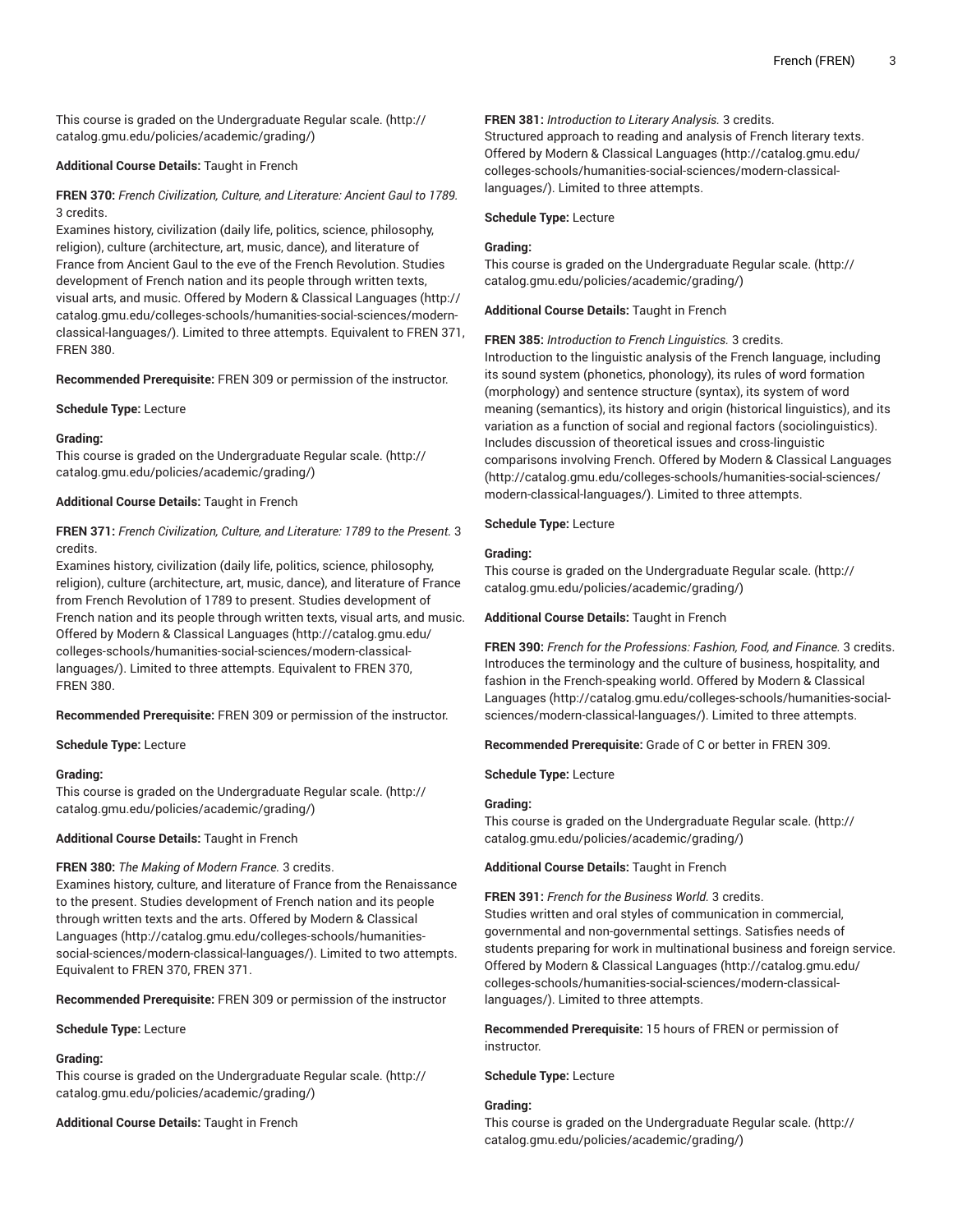## **Additional Course Details:** Taught in French

**FREN 392:** *French for International Development and Aid Work.* 3 credits. Introduces students to career paths and critical debates in humanitarian and aid work through the study of French. Offered by [Modern & Classical](http://catalog.gmu.edu/colleges-schools/humanities-social-sciences/modern-classical-languages/) [Languages \(http://catalog.gmu.edu/colleges-schools/humanities-social](http://catalog.gmu.edu/colleges-schools/humanities-social-sciences/modern-classical-languages/)[sciences/modern-classical-languages/](http://catalog.gmu.edu/colleges-schools/humanities-social-sciences/modern-classical-languages/)). Limited to two attempts.

#### **Recommended Prerequisite:** FREN 309

**Schedule Type:** Lecture

#### **Grading:**

This course is graded on the [Undergraduate](http://catalog.gmu.edu/policies/academic/grading/) Regular scale. ([http://](http://catalog.gmu.edu/policies/academic/grading/) [catalog.gmu.edu/policies/academic/grading/\)](http://catalog.gmu.edu/policies/academic/grading/)

**Additional Course Details:** Taught in French

# **400 Level Courses**

**FREN 400:** *Study Abroad in France or Francophone Region.* 1-6 credits. 2 to 4 week programs in France or the Francophone world with language, culture and literature courses, local visits and excursions. Offered by [Modern & Classical Languages \(http://catalog.gmu.edu/colleges](http://catalog.gmu.edu/colleges-schools/humanities-social-sciences/modern-classical-languages/)[schools/humanities-social-sciences/modern-classical-languages/\)](http://catalog.gmu.edu/colleges-schools/humanities-social-sciences/modern-classical-languages/). May be repeated within the degree for a maximum 6 credits.

**Recommended Prerequisite:** 15 credits of French at the 300 level or permission of instructor.

**Schedule Type:** Independent Study

#### **Grading:**

This course is graded on the [Undergraduate](http://catalog.gmu.edu/policies/academic/grading/) Regular scale. ([http://](http://catalog.gmu.edu/policies/academic/grading/) [catalog.gmu.edu/policies/academic/grading/\)](http://catalog.gmu.edu/policies/academic/grading/)

#### **Additional Course Details:** Taught in French

**FREN 416:** *Topics in Early Modern French Literature and Culture.* 3 credits. Analyzes a selection of important literary texts (novel, short story, poetry, and theater) and authors in their historical and cultural contexts: humanism, reformation, codification of language and birth of nationstate. Notes: May be repeated for credit when topic is different. Offered by [Modern & Classical Languages](http://catalog.gmu.edu/colleges-schools/humanities-social-sciences/modern-classical-languages/) ([http://catalog.gmu.edu/colleges](http://catalog.gmu.edu/colleges-schools/humanities-social-sciences/modern-classical-languages/)[schools/humanities-social-sciences/modern-classical-languages/\)](http://catalog.gmu.edu/colleges-schools/humanities-social-sciences/modern-classical-languages/). May be repeated within the degree for a maximum 9 credits.

**Specialized Designation:** Topic Varies

**Recommended Prerequisite:** 15 credits of French at the 300 level or permission of instructor.

#### **Schedule Type:** Lecture

#### **Grading:**

This course is graded on the [Undergraduate](http://catalog.gmu.edu/policies/academic/grading/) Regular scale. ([http://](http://catalog.gmu.edu/policies/academic/grading/) [catalog.gmu.edu/policies/academic/grading/\)](http://catalog.gmu.edu/policies/academic/grading/)

## **Additional Course Details:** Taught in French

## **FREN 420:** *Modern and Contemporary French Literature and Culture.* 3 credits.

Analyzes a selection of important literary texts (novel, short story, poetry, and theater) and authors in their historical and cultural contexts: surrealists, existentialists, new novelists, feminists, etc. Notes: May be repeated for credit when topic is different. Offered by [Modern & Classical](http://catalog.gmu.edu/colleges-schools/humanities-social-sciences/modern-classical-languages/) [Languages \(http://catalog.gmu.edu/colleges-schools/humanities-social-](http://catalog.gmu.edu/colleges-schools/humanities-social-sciences/modern-classical-languages/) [sciences/modern-classical-languages/\)](http://catalog.gmu.edu/colleges-schools/humanities-social-sciences/modern-classical-languages/). May be repeated within the degree for a maximum 9 credits.

**Specialized Designation:** Topic Varies

**Recommended Prerequisite:** 15 credits of French at 300 level or permission of instructor.

#### **Schedule Type:** Lecture

#### **Grading:**

This course is graded on the [Undergraduate](http://catalog.gmu.edu/policies/academic/grading/) Regular scale. ([http://](http://catalog.gmu.edu/policies/academic/grading/) [catalog.gmu.edu/policies/academic/grading/](http://catalog.gmu.edu/policies/academic/grading/))

#### **Additional Course Details:** Taught in French

**FREN 450:** *Special Topics Related to French Literature and Culture.* 3 credits. Analyzes selected texts, authors, movements, and issues within a comparative historical and cultural context over two or more centuries or with an interdisciplinary approach. Notes: May be repeated for credit when topic is different. Offered by [Modern & Classical Languages](http://catalog.gmu.edu/colleges-schools/humanities-social-sciences/modern-classical-languages/) ([http://](http://catalog.gmu.edu/colleges-schools/humanities-social-sciences/modern-classical-languages/) [catalog.gmu.edu/colleges-schools/humanities-social-sciences/modern](http://catalog.gmu.edu/colleges-schools/humanities-social-sciences/modern-classical-languages/)[classical-languages/\)](http://catalog.gmu.edu/colleges-schools/humanities-social-sciences/modern-classical-languages/). May be repeated within the degree for a maximum 6 credits.

#### **Specialized Designation:** Topic Varies

**Recommended Prerequisite:** 15 credits of French at the 300 level or permission of instructor.

**Schedule Type:** Lecture

#### **Grading:**

This course is graded on the [Undergraduate](http://catalog.gmu.edu/policies/academic/grading/) Regular scale. ([http://](http://catalog.gmu.edu/policies/academic/grading/) [catalog.gmu.edu/policies/academic/grading/](http://catalog.gmu.edu/policies/academic/grading/))

#### **Additional Course Details:** Taught in French

**FREN 451:** *Topics in Francophone Literature and Culture.* 3 credits. Analyzes a selection of literary texts (novel, short story, poetry, and/or theater) and authors in their historical and cultural contexts: Negritude, (post)colonialism, new African voices within and beyond the continent. Notes: May be repeated when topic is different. Offered by [Modern](http://catalog.gmu.edu/colleges-schools/humanities-social-sciences/modern-classical-languages/) [& Classical Languages](http://catalog.gmu.edu/colleges-schools/humanities-social-sciences/modern-classical-languages/) [\(http://catalog.gmu.edu/colleges-schools/](http://catalog.gmu.edu/colleges-schools/humanities-social-sciences/modern-classical-languages/) [humanities-social-sciences/modern-classical-languages/\)](http://catalog.gmu.edu/colleges-schools/humanities-social-sciences/modern-classical-languages/). May be repeated within the degree for a maximum 6 credits.

**Specialized Designation:** Topic Varies

**Recommended Prerequisite:** 15 credits of French at the 300 level or permission of instructor.

**Schedule Type:** Lecture

#### **Grading:**

This course is graded on the [Undergraduate](http://catalog.gmu.edu/policies/academic/grading/) Regular scale. ([http://](http://catalog.gmu.edu/policies/academic/grading/) [catalog.gmu.edu/policies/academic/grading/](http://catalog.gmu.edu/policies/academic/grading/))

## **Additional Course Details:** Taught in French

## **FREN 454:** *Topics in Caribbean Francophone Literature and Culture.* 3 credits.

Analyzes a selection of important literary texts (novel, short story, poetry, and/or theater) and authors in their historical and cultural contexts: the construction of identity through and beyond Negritude, Antillanit�Creolite, and migration. Offered by [Modern & Classical](http://catalog.gmu.edu/colleges-schools/humanities-social-sciences/modern-classical-languages/) [Languages](http://catalog.gmu.edu/colleges-schools/humanities-social-sciences/modern-classical-languages/) ([http://catalog.gmu.edu/colleges-schools/humanities-social-](http://catalog.gmu.edu/colleges-schools/humanities-social-sciences/modern-classical-languages/)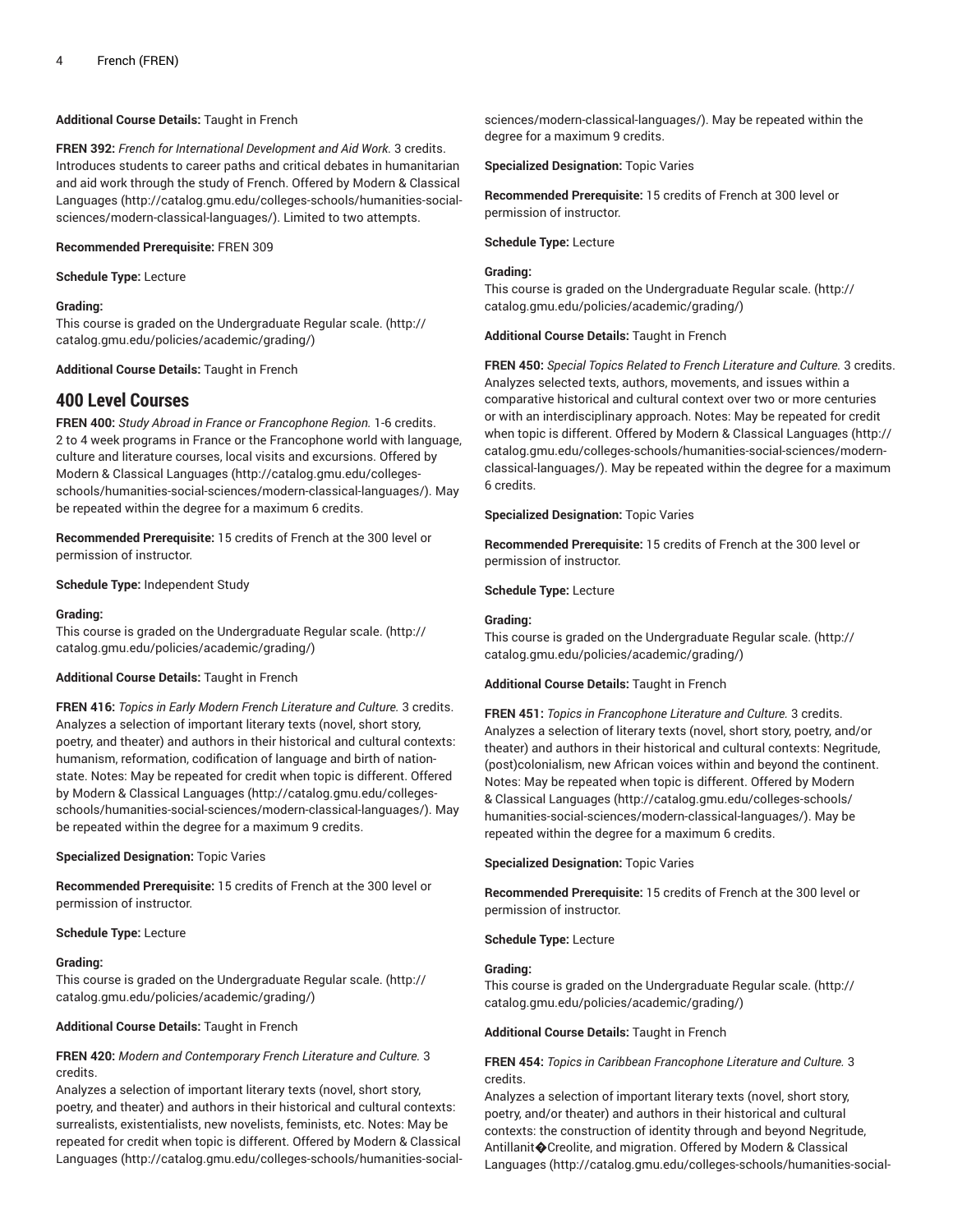[sciences/modern-classical-languages/](http://catalog.gmu.edu/colleges-schools/humanities-social-sciences/modern-classical-languages/)). May be repeated within the degree for a maximum 6 credits.

**Specialized Designation:** Topic Varies, Non-Western Culture

**Recommended Prerequisite:** 15 credits of French at the 300 level or permission of instructor.

## **Schedule Type:** Lecture

## **Grading:**

This course is graded on the [Undergraduate](http://catalog.gmu.edu/policies/academic/grading/) Regular scale. ([http://](http://catalog.gmu.edu/policies/academic/grading/) [catalog.gmu.edu/policies/academic/grading/\)](http://catalog.gmu.edu/policies/academic/grading/)

## **Additional Course Details:** Taught in French

## **FREN 455:** *Special Topics related to Francophone Literature and Culture.* 3 credits.

Analyzes a selection of important literary texts (novel, short story, poetry, and/or theater) and authors in their historical and cultural contexts: gender studies, migration and identity-building, ethno-social tensions, political strife, religious conflicts throughout the francophone world. Offered by [Modern & Classical Languages \(http://catalog.gmu.edu/](http://catalog.gmu.edu/colleges-schools/humanities-social-sciences/modern-classical-languages/) [colleges-schools/humanities-social-sciences/modern-classical](http://catalog.gmu.edu/colleges-schools/humanities-social-sciences/modern-classical-languages/)[languages/\)](http://catalog.gmu.edu/colleges-schools/humanities-social-sciences/modern-classical-languages/). May be repeated within the degree for a maximum 6 credits.

## **Specialized Designation:** Topic Varies

## **Schedule Type:** Lecture

## **Grading:**

This course is graded on the [Undergraduate](http://catalog.gmu.edu/policies/academic/grading/) Regular scale. ([http://](http://catalog.gmu.edu/policies/academic/grading/) [catalog.gmu.edu/policies/academic/grading/\)](http://catalog.gmu.edu/policies/academic/grading/)

## **Additional Course Details:** Taught in French

## **FREN 463:** *History of the French Language.* 3 credits.

Diachronic study of the French language from the 9th to the 20th century, with a focus on morphology, syntax and lexicon changes. Close study of various texts (prose, poetry, political writing, theater and short stories.) in the light of their socio-historical contexts. Offered by [Modern & Classical](http://catalog.gmu.edu/colleges-schools/humanities-social-sciences/modern-classical-languages/) [Languages \(http://catalog.gmu.edu/colleges-schools/humanities-social](http://catalog.gmu.edu/colleges-schools/humanities-social-sciences/modern-classical-languages/)[sciences/modern-classical-languages/](http://catalog.gmu.edu/colleges-schools/humanities-social-sciences/modern-classical-languages/)). Limited to three attempts.

**Recommended Prerequisite:** 15 credits of French at the 300 level or permission of instructor.

## **Schedule Type:** Lecture

## **Grading:**

This course is graded on the [Undergraduate](http://catalog.gmu.edu/policies/academic/grading/) Regular scale. ([http://](http://catalog.gmu.edu/policies/academic/grading/) [catalog.gmu.edu/policies/academic/grading/\)](http://catalog.gmu.edu/policies/academic/grading/)

## **Additional Course Details:** Taught in French

## **FREN 464:** *Advanced Translation.* 3 credits.

Analyzes theories and methods of translation, with a focus on translation practice (French to English and English to French) of a varied selection of texts (periodicals, short stories, novel excerpts, newspaper articles, etc.). Notes: May be repeated for credit when topic is different. Offered by [Modern & Classical Languages](http://catalog.gmu.edu/colleges-schools/humanities-social-sciences/modern-classical-languages/) ([http://catalog.gmu.edu/colleges](http://catalog.gmu.edu/colleges-schools/humanities-social-sciences/modern-classical-languages/)[schools/humanities-social-sciences/modern-classical-languages/\)](http://catalog.gmu.edu/colleges-schools/humanities-social-sciences/modern-classical-languages/). May be repeated within the degree for a maximum 6 credits.

**Recommended Prerequisite:** 15 credits of French at the 300 level or permission of the instructor.

## **Schedule Type:** Lecture

## **Grading:**

This course is graded on the [Undergraduate](http://catalog.gmu.edu/policies/academic/grading/) Regular scale. ([http://](http://catalog.gmu.edu/policies/academic/grading/) [catalog.gmu.edu/policies/academic/grading/](http://catalog.gmu.edu/policies/academic/grading/))

**Additional Course Details:** Taught in French

**FREN 465:** *Special Topics related to the French language.* 3 credits. Content varies: diachronic or synchronic study of the French language or one of its aspects; sociolinguistics; language teaching methodology; etc. Notes: May be repeated for credit when topic is different. Offered by [Modern & Classical Languages \(http://catalog.gmu.edu/colleges](http://catalog.gmu.edu/colleges-schools/humanities-social-sciences/modern-classical-languages/)[schools/humanities-social-sciences/modern-classical-languages/](http://catalog.gmu.edu/colleges-schools/humanities-social-sciences/modern-classical-languages/)). May be repeated within the degree for a maximum 6 credits.

**Specialized Designation:** Topic Varies

**Recommended Prerequisite:** 15 credits of French at the 300 level or permission of instructor.

## **Schedule Type:** Lecture

## **Grading:**

This course is graded on the [Undergraduate](http://catalog.gmu.edu/policies/academic/grading/) Regular scale. ([http://](http://catalog.gmu.edu/policies/academic/grading/) [catalog.gmu.edu/policies/academic/grading/](http://catalog.gmu.edu/policies/academic/grading/))

## **Additional Course Details:** Taught in French

## **FREN 467:** *Special Topics related to French and Francophone Literature and Culture.* 3 credits.

Analyzes selected texts, authors, movements, and issues within comparative historical and cultural contexts as related to France and to various francophone regions of the world or with an interdisciplinary approach. Notes: May be repeated for credit when topic is different. Offered by [Modern & Classical Languages](http://catalog.gmu.edu/colleges-schools/humanities-social-sciences/modern-classical-languages/) ([http://catalog.gmu.edu/](http://catalog.gmu.edu/colleges-schools/humanities-social-sciences/modern-classical-languages/) [colleges-schools/humanities-social-sciences/modern-classical](http://catalog.gmu.edu/colleges-schools/humanities-social-sciences/modern-classical-languages/)[languages/](http://catalog.gmu.edu/colleges-schools/humanities-social-sciences/modern-classical-languages/)). May be repeated within the degree for a maximum 6 credits.

## **Specialized Designation:** Topic Varies

**Recommended Prerequisite:** 15 credits of French at the 300 level or permission of instructor.

**Schedule Type:** Lecture

## **Grading:**

This course is graded on the [Undergraduate](http://catalog.gmu.edu/policies/academic/grading/) Regular scale. ([http://](http://catalog.gmu.edu/policies/academic/grading/) [catalog.gmu.edu/policies/academic/grading/](http://catalog.gmu.edu/policies/academic/grading/))

**Additional Course Details:** Taught in French

**FREN 470:** *French and Francophone Cinema.* 3 credits.

Analyzes topics such as the early days of French cinema, la nouvelle vague, women film directors, Quebecois, African and Caribbean films, selected by type, period or director. Notes: May be repeated with permission of department or film studies advisor. Offered by [Modern](http://catalog.gmu.edu/colleges-schools/humanities-social-sciences/modern-classical-languages/) [& Classical Languages](http://catalog.gmu.edu/colleges-schools/humanities-social-sciences/modern-classical-languages/) [\(http://catalog.gmu.edu/colleges-schools/](http://catalog.gmu.edu/colleges-schools/humanities-social-sciences/modern-classical-languages/) [humanities-social-sciences/modern-classical-languages/\)](http://catalog.gmu.edu/colleges-schools/humanities-social-sciences/modern-classical-languages/). May be repeated within the degree for a maximum 6 credits.

**Recommended Prerequisite:** 15 credits of French at the 300 level or permission of instructor.

**Schedule Type:** Lecture

**Grading:**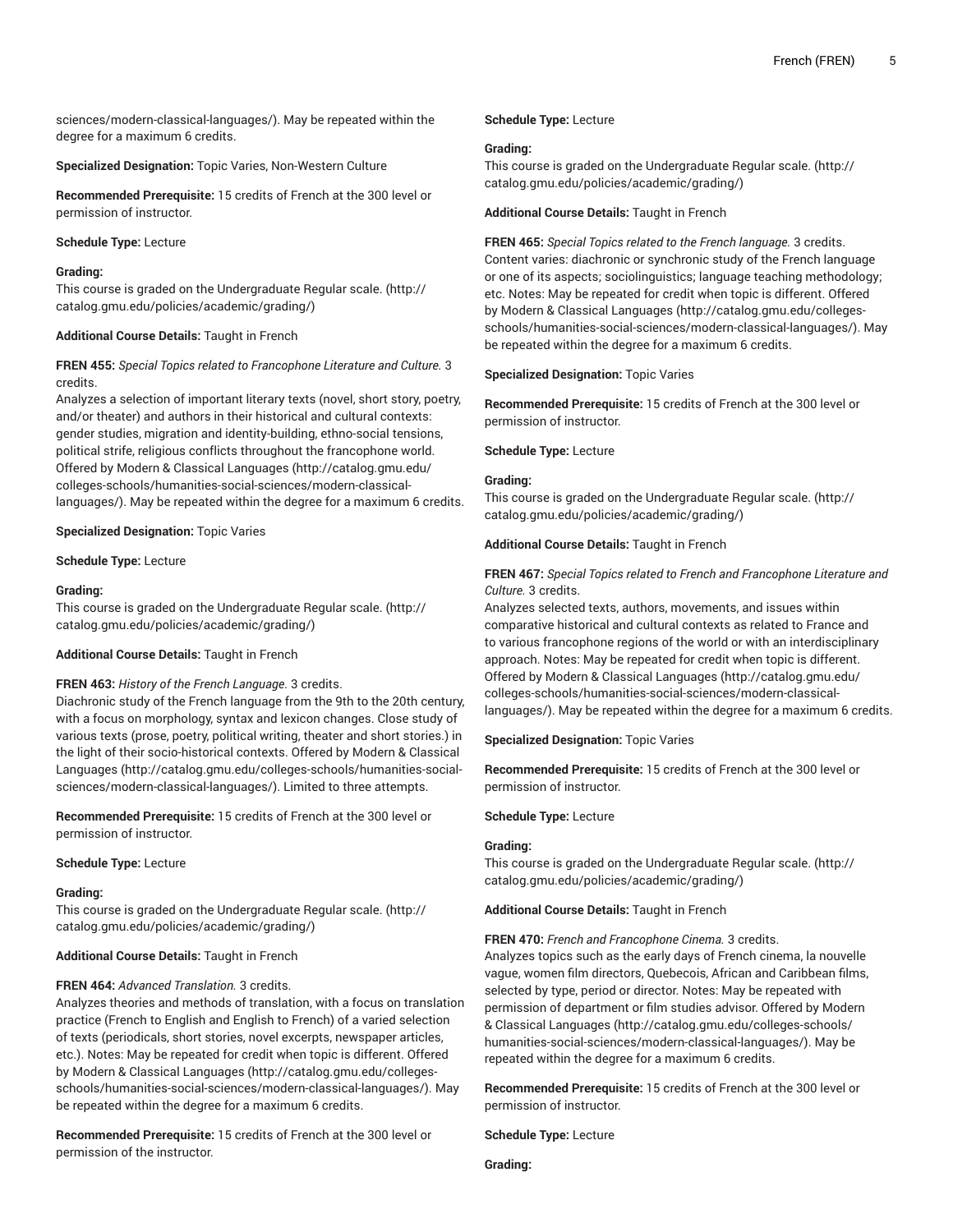This course is graded on the [Undergraduate](http://catalog.gmu.edu/policies/academic/grading/) Regular scale. ([http://](http://catalog.gmu.edu/policies/academic/grading/) [catalog.gmu.edu/policies/academic/grading/\)](http://catalog.gmu.edu/policies/academic/grading/)

#### **Additional Course Details:** Taught in French

#### **FREN 475:** *Grammatical Analysis.* 3 credits.

Study of characteristic features of contemporary French. Examines spoken and written French, including syntactic analysis, distributional analysis, and generative-transformational grammar. Emphasis on problem areas for American learner. Offered by [Modern & Classical](http://catalog.gmu.edu/colleges-schools/humanities-social-sciences/modern-classical-languages/) [Languages \(http://catalog.gmu.edu/colleges-schools/humanities-social](http://catalog.gmu.edu/colleges-schools/humanities-social-sciences/modern-classical-languages/)[sciences/modern-classical-languages/](http://catalog.gmu.edu/colleges-schools/humanities-social-sciences/modern-classical-languages/)). Limited to three attempts.

**Recommended Prerequisite:** 15 credits of French at the 300 level or permission of instructor.

**Schedule Type:** Lecture

#### **Grading:**

This course is graded on the [Undergraduate](http://catalog.gmu.edu/policies/academic/grading/) Regular scale. ([http://](http://catalog.gmu.edu/policies/academic/grading/) [catalog.gmu.edu/policies/academic/grading/\)](http://catalog.gmu.edu/policies/academic/grading/)

#### **Additional Course Details:** Taught in French

#### **FREN 490:** *Independent Study.* 1-3 credits.

Research and analysis of selected problem in literature or linguistics in consultation with department member. Notes: Only 6 credits of independent study may be applied to fulfilling requirements in concentration. Offered by [Modern & Classical Languages](http://catalog.gmu.edu/colleges-schools/humanities-social-sciences/modern-classical-languages/) ([http://](http://catalog.gmu.edu/colleges-schools/humanities-social-sciences/modern-classical-languages/) [catalog.gmu.edu/colleges-schools/humanities-social-sciences/modern](http://catalog.gmu.edu/colleges-schools/humanities-social-sciences/modern-classical-languages/)[classical-languages/\)](http://catalog.gmu.edu/colleges-schools/humanities-social-sciences/modern-classical-languages/). Limited to three attempts.

#### **Schedule Type:** Independent Study

#### **Grading:**

This course is graded on the [Undergraduate](http://catalog.gmu.edu/policies/academic/grading/) Regular scale. ([http://](http://catalog.gmu.edu/policies/academic/grading/) [catalog.gmu.edu/policies/academic/grading/\)](http://catalog.gmu.edu/policies/academic/grading/)

#### **Additional Course Details:** Taught in French

## **FREN 491:** *Independent Study.* 1-3 credits.

Research and analysis of selected problem in literature or linguistics in consultation with department member. Notes: Only 6 credits of independent study may be applied to fulfilling requirements in concentration. Offered by [Modern & Classical Languages](http://catalog.gmu.edu/colleges-schools/humanities-social-sciences/modern-classical-languages/) ([http://](http://catalog.gmu.edu/colleges-schools/humanities-social-sciences/modern-classical-languages/) [catalog.gmu.edu/colleges-schools/humanities-social-sciences/modern](http://catalog.gmu.edu/colleges-schools/humanities-social-sciences/modern-classical-languages/)[classical-languages/\)](http://catalog.gmu.edu/colleges-schools/humanities-social-sciences/modern-classical-languages/). Limited to three attempts.

#### **Schedule Type:** Independent Study

## **Grading:**

This course is graded on the [Undergraduate](http://catalog.gmu.edu/policies/academic/grading/) Regular scale. ([http://](http://catalog.gmu.edu/policies/academic/grading/) [catalog.gmu.edu/policies/academic/grading/\)](http://catalog.gmu.edu/policies/academic/grading/)

## **Additional Course Details:** Taught in French

## **FREN 497:** *Senior Honors Tutorial.* 3 credits.

Students who meet these requirements admitted to candidacy after submitting letter of application to departmental Honors Committee in second half of junior year. Also requires faculty recommendation and interview by Honors Committee. First semester involves weekly meetings with faculty member to discuss readings from comprehensive list prepared by French faculty. Second semester requires independent research and completion of honors essay under supervision of French faculty member. Offered by [Modern & Classical Languages \(http://](http://catalog.gmu.edu/colleges-schools/humanities-social-sciences/modern-classical-languages/)

[catalog.gmu.edu/colleges-schools/humanities-social-sciences/modern](http://catalog.gmu.edu/colleges-schools/humanities-social-sciences/modern-classical-languages/)[classical-languages/\)](http://catalog.gmu.edu/colleges-schools/humanities-social-sciences/modern-classical-languages/). Limited to three attempts.

**Schedule Type:** Independent Study

#### **Grading:**

This course is graded on the [Undergraduate](http://catalog.gmu.edu/policies/academic/grading/) Regular scale. ([http://](http://catalog.gmu.edu/policies/academic/grading/) [catalog.gmu.edu/policies/academic/grading/](http://catalog.gmu.edu/policies/academic/grading/))

#### **Additional Course Details:** Taught in French

#### **FREN 498:** *Senior Honors Tutorial.* 3 credits.

Students who meet these requirements admitted to candidacy after submitting letter of application to departmental Honors Committee in second half of junior year. Also requires faculty recommendation and interview by Honors Committee. First semester involves weekly meetings with faculty member to discuss readings from comprehensive list prepared by French faculty. Second semester requires independent research and completion of honors essay under supervision of French faculty member. Offered by [Modern & Classical Languages](http://catalog.gmu.edu/colleges-schools/humanities-social-sciences/modern-classical-languages/) ([http://](http://catalog.gmu.edu/colleges-schools/humanities-social-sciences/modern-classical-languages/) [catalog.gmu.edu/colleges-schools/humanities-social-sciences/modern](http://catalog.gmu.edu/colleges-schools/humanities-social-sciences/modern-classical-languages/)[classical-languages/\)](http://catalog.gmu.edu/colleges-schools/humanities-social-sciences/modern-classical-languages/). Limited to three attempts.

#### **Schedule Type:** Independent Study

#### **Grading:**

This course is graded on the [Undergraduate](http://catalog.gmu.edu/policies/academic/grading/) Regular scale. ([http://](http://catalog.gmu.edu/policies/academic/grading/) [catalog.gmu.edu/policies/academic/grading/](http://catalog.gmu.edu/policies/academic/grading/))

**Additional Course Details:** Taught in French

# **500 Level Courses**

**FREN 500:** *Study Abroad in France or Francophone Region.* 1-6 credits. 2 to 4-week programs in France or the Francophone world with language, culture and literature courses, local visits and excursions. Advanced critical research and writing required. Offered by [Modern & Classical](http://catalog.gmu.edu/colleges-schools/humanities-social-sciences/modern-classical-languages/) [Languages](http://catalog.gmu.edu/colleges-schools/humanities-social-sciences/modern-classical-languages/) ([http://catalog.gmu.edu/colleges-schools/humanities-social](http://catalog.gmu.edu/colleges-schools/humanities-social-sciences/modern-classical-languages/)[sciences/modern-classical-languages/\)](http://catalog.gmu.edu/colleges-schools/humanities-social-sciences/modern-classical-languages/). May be repeated within the degree for a maximum 6 credits.

#### **Registration Restrictions:**

Enrollment limited to students with a class of Advanced to Candidacy, Graduate, Junior Plus, Non-Degree or Senior Plus.

Enrollment is limited to Graduate, Non-Degree or Undergraduate level students.

Students in a Non-Degree Undergraduate degree may **not** enroll.

#### **Schedule Type:** Research

#### **Grading:**

This course is graded on the [Graduate Regular scale.](http://catalog.gmu.edu/policies/academic/grading/) ([http://](http://catalog.gmu.edu/policies/academic/grading/) [catalog.gmu.edu/policies/academic/grading/](http://catalog.gmu.edu/policies/academic/grading/))

**FREN 516:** *Topics in Early Modern French Literature and Culture.* 3 credits. Analyzes a selection of important literary texts (novel, short story, poetry, and theater) and authors in their historical and cultural contexts: humanism, reformation, and codification of language and birth of nationstate. Advanced critical research and writing required. Notes: May be repeated for credit when topic is different. Offered by [Modern & Classical](http://catalog.gmu.edu/colleges-schools/humanities-social-sciences/modern-classical-languages/) [Languages](http://catalog.gmu.edu/colleges-schools/humanities-social-sciences/modern-classical-languages/) ([http://catalog.gmu.edu/colleges-schools/humanities-social](http://catalog.gmu.edu/colleges-schools/humanities-social-sciences/modern-classical-languages/)[sciences/modern-classical-languages/\)](http://catalog.gmu.edu/colleges-schools/humanities-social-sciences/modern-classical-languages/). May be repeated within the term for a maximum 9 credits.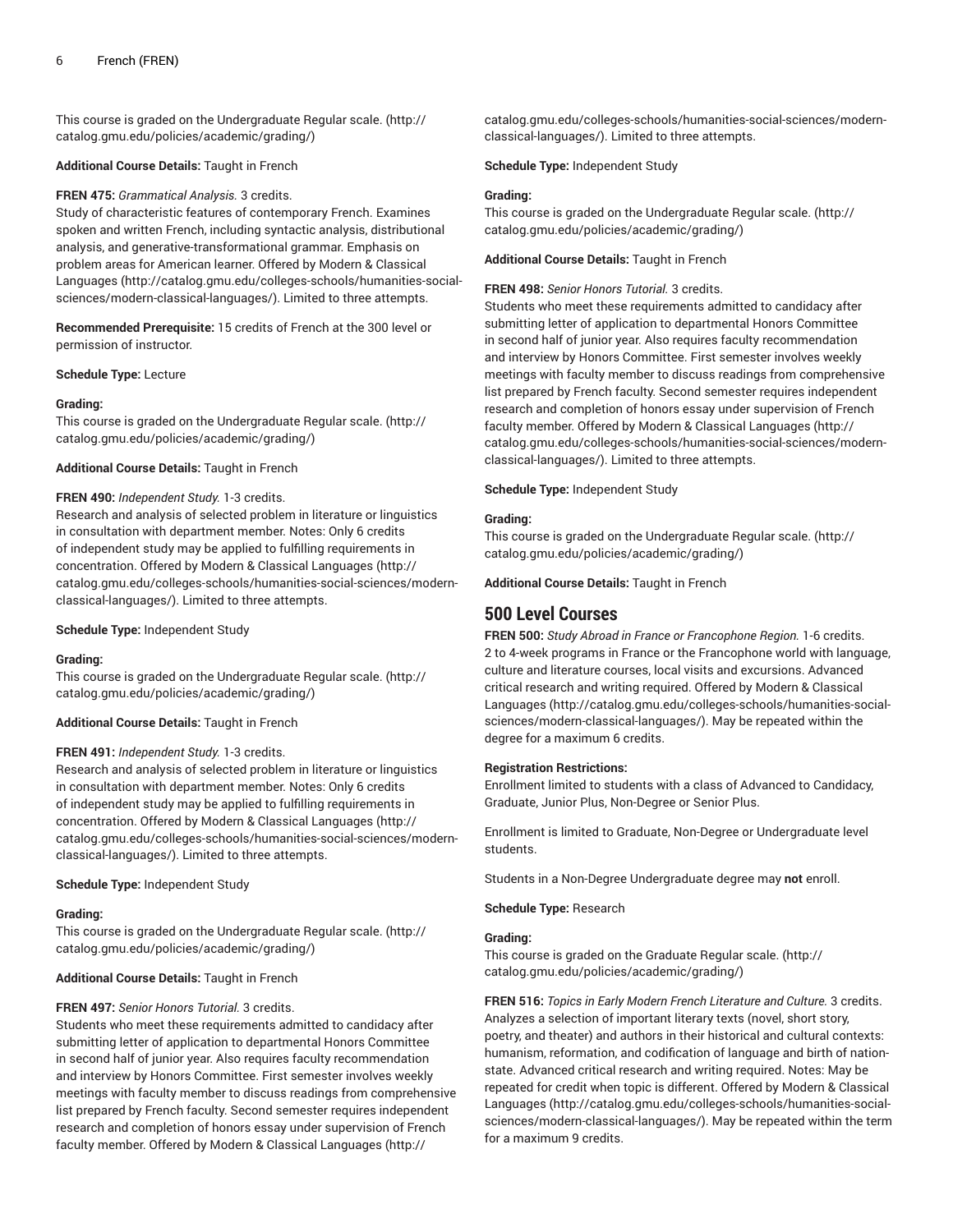## **Specialized Designation:** Topic Varies

#### **Registration Restrictions:**

Enrollment limited to students with a class of Advanced to Candidacy, Graduate, Junior Plus, Non-Degree or Senior Plus.

Enrollment is limited to Graduate, Non-Degree or Undergraduate level students.

Students in a Non-Degree Undergraduate degree may **not** enroll.

**Schedule Type:** Lec/Sem #1, Lec/Sem #2, Lec/Sem #3, Lec/Sem #4, Lec/ Sem #5, Lec/Sem #6, Lec/Sem #7, Lec/Sem #8, Lec/Sem #9, Lecture, Sem/Lec #10, Sem/Lec #11, Sem/Lec #12, Sem/Lec #13, Sem/Lec #14, Sem/Lec #15, Sem/Lec #16, Sem/Lec #17, Sem/Lec #18

#### **Grading:**

This course is graded on the [Graduate Regular scale.](http://catalog.gmu.edu/policies/academic/grading/) [\(http://](http://catalog.gmu.edu/policies/academic/grading/) [catalog.gmu.edu/policies/academic/grading/\)](http://catalog.gmu.edu/policies/academic/grading/)

#### **Additional Course Details:** Taught in French

## **FREN 520:** *Modern and Contemporary French Literature and Culture.* 3 credits.

Analyzes a selection of important literary texts (novel, short story, poetry, and/or theater) and authors in their historical and cultural contexts: surrealists, existentialists, new novelists, feminists, etc. Advanced critical research and writing required. Notes: May be repeated for credit when topic is different. Offered by [Modern & Classical Languages](http://catalog.gmu.edu/colleges-schools/humanities-social-sciences/modern-classical-languages/) [\(http://](http://catalog.gmu.edu/colleges-schools/humanities-social-sciences/modern-classical-languages/) [catalog.gmu.edu/colleges-schools/humanities-social-sciences/modern](http://catalog.gmu.edu/colleges-schools/humanities-social-sciences/modern-classical-languages/)[classical-languages/\)](http://catalog.gmu.edu/colleges-schools/humanities-social-sciences/modern-classical-languages/). May be repeated within the degree for a maximum 9 credits.

#### **Specialized Designation:** Topic Varies

#### **Registration Restrictions:**

Enrollment limited to students with a class of Advanced to Candidacy, Graduate, Junior Plus, Non-Degree or Senior Plus.

Enrollment is limited to Graduate, Non-Degree or Undergraduate level students.

Students in a Non-Degree Undergraduate degree may **not** enroll.

#### **Schedule Type:** Lecture

#### **Grading:**

This course is graded on the [Graduate Regular scale.](http://catalog.gmu.edu/policies/academic/grading/) [\(http://](http://catalog.gmu.edu/policies/academic/grading/) [catalog.gmu.edu/policies/academic/grading/\)](http://catalog.gmu.edu/policies/academic/grading/)

#### **Additional Course Details:** Taught in French

#### **FREN 550:** *Special Topics.* 3 credits.

Specialized topics relating to French culture and literature. Notes: Content varies. May be repeated for credit. Coursework in French. Offered by [Modern & Classical Languages](http://catalog.gmu.edu/colleges-schools/humanities-social-sciences/modern-classical-languages/) ([http://catalog.gmu.edu/colleges](http://catalog.gmu.edu/colleges-schools/humanities-social-sciences/modern-classical-languages/)[schools/humanities-social-sciences/modern-classical-languages/\)](http://catalog.gmu.edu/colleges-schools/humanities-social-sciences/modern-classical-languages/). May be repeated within the term.

#### **Specialized Designation:** Topic Varies

## **Registration Restrictions:**

Enrollment limited to students with a class of Advanced to Candidacy, Graduate, Junior Plus, Non-Degree or Senior Plus.

Enrollment is limited to Graduate, Non-Degree or Undergraduate level students.

Students in a Non-Degree Undergraduate degree may **not** enroll.

**Schedule Type:** Lec/Sem #1, Lec/Sem #2, Lec/Sem #3, Lec/Sem #4, Lec/ Sem #5, Lec/Sem #6, Lec/Sem #7, Lec/Sem #8, Lec/Sem #9, Lecture, Sem/Lec #10, Sem/Lec #11, Sem/Lec #12, Sem/Lec #13, Sem/Lec #14, Sem/Lec #15, Sem/Lec #16, Sem/Lec #17, Sem/Lec #18

#### **Grading:**

This course is graded on the [Graduate Regular scale.](http://catalog.gmu.edu/policies/academic/grading/) ([http://](http://catalog.gmu.edu/policies/academic/grading/) [catalog.gmu.edu/policies/academic/grading/](http://catalog.gmu.edu/policies/academic/grading/))

## **Additional Course Details:** Taught in French

**FREN 551:** *Topics in Francophone African Literature and Culture.* 3 credits. Analyzes a selection of important literary texts (novel, short story, poetry, and/or theater) and authors in their historical and cultural contexts: Negritude, (post)colonialism, new African voices within and beyond the continent. Advanced critical research and writing required. Notes: May be repeated for credit when topic is different. Offered by [Modern & Classical](http://catalog.gmu.edu/colleges-schools/humanities-social-sciences/modern-classical-languages/) [Languages](http://catalog.gmu.edu/colleges-schools/humanities-social-sciences/modern-classical-languages/) ([http://catalog.gmu.edu/colleges-schools/humanities-social](http://catalog.gmu.edu/colleges-schools/humanities-social-sciences/modern-classical-languages/)[sciences/modern-classical-languages/\)](http://catalog.gmu.edu/colleges-schools/humanities-social-sciences/modern-classical-languages/). May be repeated within the degree for a maximum 9 credits.

#### **Specialized Designation:** Topic Varies

#### **Registration Restrictions:**

Enrollment limited to students with a class of Advanced to Candidacy, Graduate, Junior Plus, Non-Degree or Senior Plus.

Enrollment is limited to Graduate, Non-Degree or Undergraduate level students.

Students in a Non-Degree Undergraduate degree may **not** enroll.

**Schedule Type:** Lecture

## **Grading:**

This course is graded on the [Graduate Regular scale.](http://catalog.gmu.edu/policies/academic/grading/) ([http://](http://catalog.gmu.edu/policies/academic/grading/) [catalog.gmu.edu/policies/academic/grading/](http://catalog.gmu.edu/policies/academic/grading/))

**Additional Course Details:** Taught in French

#### **FREN 554:** *Topics in Francophone Caribbean Literature and Culture.* 3 credits.

Analyzes a selection of important literary texts (novel, short story, poetry, and/or theater) and authors in their historical and cultural contexts: the construction of identity through and beyond Negritude, Antillanite, Creolite, and migration. Advanced critical research and writing required. Notes: May be repeated for credit when topic is different. Offered by [Modern & Classical Languages](http://catalog.gmu.edu/colleges-schools/humanities-social-sciences/modern-classical-languages/) ([http://catalog.gmu.edu/colleges](http://catalog.gmu.edu/colleges-schools/humanities-social-sciences/modern-classical-languages/)[schools/humanities-social-sciences/modern-classical-languages/](http://catalog.gmu.edu/colleges-schools/humanities-social-sciences/modern-classical-languages/)). May be repeated within the degree for a maximum 6 credits.

#### **Specialized Designation:** Topic Varies

#### **Registration Restrictions:**

Enrollment limited to students with a class of Advanced to Candidacy, Graduate, Junior Plus, Non-Degree or Senior Plus.

Enrollment is limited to Graduate, Non-Degree or Undergraduate level students.

Students in a Non-Degree Undergraduate degree may **not** enroll.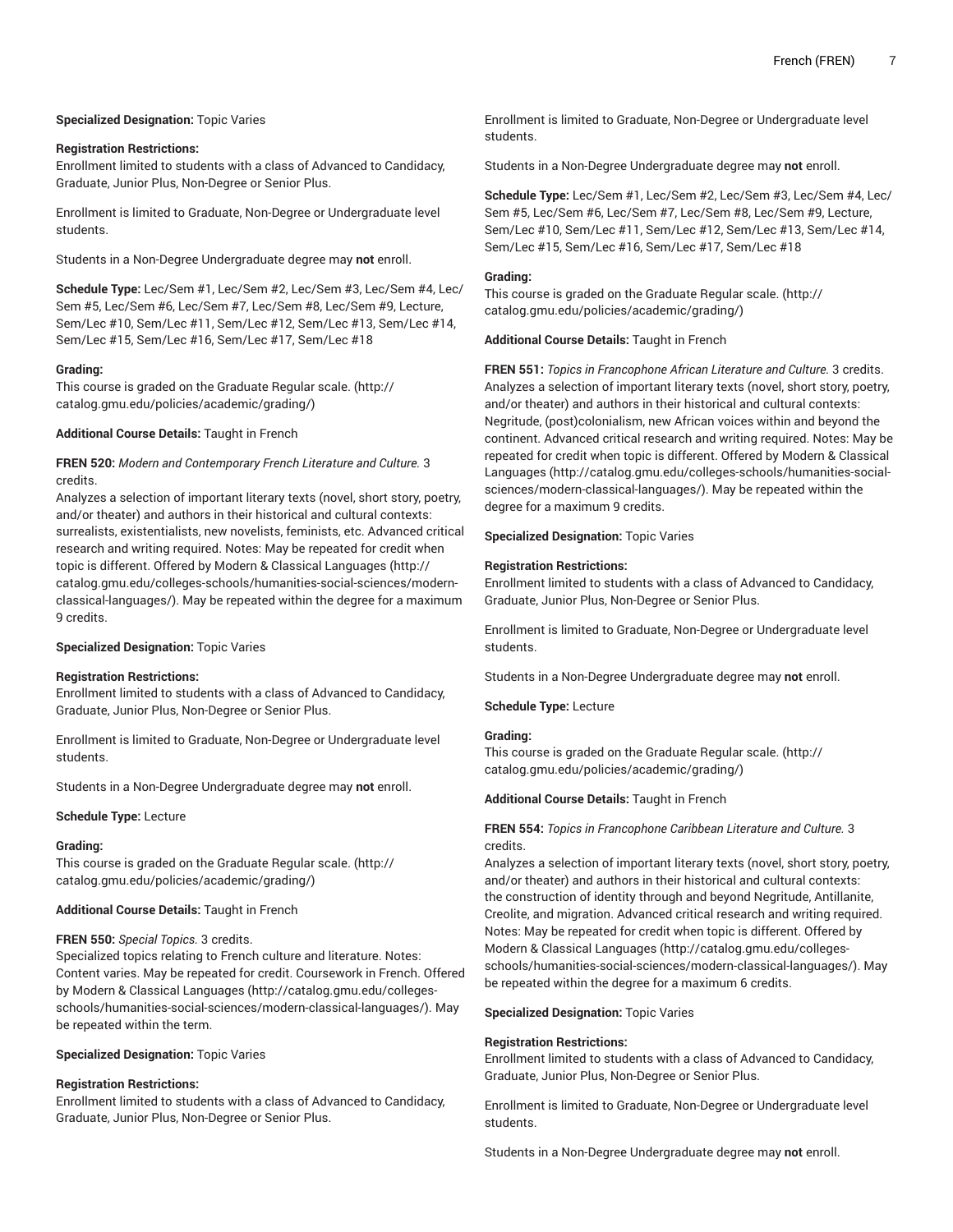#### **Schedule Type:** Lecture

#### **Grading:**

This course is graded on the [Graduate Regular scale.](http://catalog.gmu.edu/policies/academic/grading/) [\(http://](http://catalog.gmu.edu/policies/academic/grading/) [catalog.gmu.edu/policies/academic/grading/\)](http://catalog.gmu.edu/policies/academic/grading/)

**FREN 555:** *Special Topics related to Francophone Literature and Culture.* 3 credits.

Analyzes a selection of important literary texts (novel, short story, poetry, and/or theater) and authors in their historical and cultural contexts: gender studies, migration and identity-building, ethno-social tensions, political strife, religious conflicts throughout the francophone world . Advanced critical research and writing required. Notes: May be repeated for credit when topic is different. Offered by [Modern & Classical](http://catalog.gmu.edu/colleges-schools/humanities-social-sciences/modern-classical-languages/) [Languages \(http://catalog.gmu.edu/colleges-schools/humanities-social](http://catalog.gmu.edu/colleges-schools/humanities-social-sciences/modern-classical-languages/)[sciences/modern-classical-languages/](http://catalog.gmu.edu/colleges-schools/humanities-social-sciences/modern-classical-languages/)). May be repeated within the degree for a maximum 6 credits.

#### **Specialized Designation:** Topic Varies

#### **Registration Restrictions:**

Enrollment limited to students with a class of Advanced to Candidacy, Graduate, Junior Plus, Non-Degree or Senior Plus.

Enrollment is limited to Graduate, Non-Degree or Undergraduate level students.

Students in a Non-Degree Undergraduate degree may **not** enroll.

#### **Schedule Type:** Lecture

#### **Grading:**

This course is graded on the [Graduate Regular scale.](http://catalog.gmu.edu/policies/academic/grading/) [\(http://](http://catalog.gmu.edu/policies/academic/grading/) [catalog.gmu.edu/policies/academic/grading/\)](http://catalog.gmu.edu/policies/academic/grading/)

#### **FREN 561:** *Linguistic Structure of Modern French.* 3 credits.

Analyzes phonology, morphology, and syntax of modern standard French, through a close study of selected texts (newspaper articles, short stories, novel excerpts, informal correspondence). Advanced critical research and writing required. Offered by [Modern & Classical Languages](http://catalog.gmu.edu/colleges-schools/humanities-social-sciences/modern-classical-languages/) ([http://](http://catalog.gmu.edu/colleges-schools/humanities-social-sciences/modern-classical-languages/) [catalog.gmu.edu/colleges-schools/humanities-social-sciences/modern](http://catalog.gmu.edu/colleges-schools/humanities-social-sciences/modern-classical-languages/)[classical-languages/\)](http://catalog.gmu.edu/colleges-schools/humanities-social-sciences/modern-classical-languages/). May not be repeated for credit.

#### **Registration Restrictions:**

Enrollment limited to students with a class of Advanced to Candidacy, Graduate, Junior Plus, Non-Degree or Senior Plus.

Enrollment is limited to Graduate, Non-Degree or Undergraduate level students.

Students in a Non-Degree Undergraduate degree may **not** enroll.

#### **Schedule Type:** Lecture

#### **Grading:**

This course is graded on the [Graduate Regular scale.](http://catalog.gmu.edu/policies/academic/grading/) [\(http://](http://catalog.gmu.edu/policies/academic/grading/) [catalog.gmu.edu/policies/academic/grading/\)](http://catalog.gmu.edu/policies/academic/grading/)

#### **FREN 563:** *History of the French Language.* 3 credits.

Analyzes a selection of literary texts (novel, short story, poetry, and/ or theater) and authors in their historical and cultural contexts with a focus on the construction of identity: Maghreb in pre and (post)colonial era, recent ideological trends in writing. Advanced critical research and writing required. Offered by [Modern & Classical Languages](http://catalog.gmu.edu/colleges-schools/humanities-social-sciences/modern-classical-languages/) ([http://](http://catalog.gmu.edu/colleges-schools/humanities-social-sciences/modern-classical-languages/)

[catalog.gmu.edu/colleges-schools/humanities-social-sciences/modern](http://catalog.gmu.edu/colleges-schools/humanities-social-sciences/modern-classical-languages/)[classical-languages/\)](http://catalog.gmu.edu/colleges-schools/humanities-social-sciences/modern-classical-languages/). May not be repeated for credit.

#### **Registration Restrictions:**

Enrollment limited to students with a class of Advanced to Candidacy, Graduate, Junior Plus, Non-Degree or Senior Plus.

Enrollment is limited to Graduate, Non-Degree or Undergraduate level students.

Students in a Non-Degree Undergraduate degree may **not** enroll.

**Schedule Type:** Lecture

## **Grading:**

This course is graded on the [Graduate Regular scale.](http://catalog.gmu.edu/policies/academic/grading/) ([http://](http://catalog.gmu.edu/policies/academic/grading/) [catalog.gmu.edu/policies/academic/grading/](http://catalog.gmu.edu/policies/academic/grading/))

#### **FREN 564:** *Advanced Translation.* 3 credits.

Analyzes theories and methods of translation, with a focus on translation practice (French to English and English to French) of a varied selection of texts (periodicals, short stories, novel excerpts, newspaper articles, etc.) Advanced critical research and writing required. Notes: Translations from French to English and English to French. Offered by [Modern & Classical](http://catalog.gmu.edu/colleges-schools/humanities-social-sciences/modern-classical-languages/) [Languages](http://catalog.gmu.edu/colleges-schools/humanities-social-sciences/modern-classical-languages/) ([http://catalog.gmu.edu/colleges-schools/humanities-social](http://catalog.gmu.edu/colleges-schools/humanities-social-sciences/modern-classical-languages/)[sciences/modern-classical-languages/\)](http://catalog.gmu.edu/colleges-schools/humanities-social-sciences/modern-classical-languages/). May not be repeated for credit.

#### **Registration Restrictions:**

Enrollment limited to students with a class of Advanced to Candidacy, Graduate, Junior Plus, Non-Degree or Senior Plus.

Enrollment is limited to Graduate, Non-Degree or Undergraduate level students.

Students in a Non-Degree Undergraduate degree may **not** enroll.

**Schedule Type:** Lecture

## **Grading:**

This course is graded on the [Graduate Regular scale.](http://catalog.gmu.edu/policies/academic/grading/) ([http://](http://catalog.gmu.edu/policies/academic/grading/) [catalog.gmu.edu/policies/academic/grading/](http://catalog.gmu.edu/policies/academic/grading/))

**FREN 565:** *Special Topics Related to the French Language.* 3 credits. Content varies: diachronic or synchronic study of the French language or one of its aspects; sociolinguistics; language teaching methodology; etc. Advanced critical research and writing required. Notes: May be repeated for credit when topic is different. Offered by [Modern & Classical](http://catalog.gmu.edu/colleges-schools/humanities-social-sciences/modern-classical-languages/) [Languages](http://catalog.gmu.edu/colleges-schools/humanities-social-sciences/modern-classical-languages/) ([http://catalog.gmu.edu/colleges-schools/humanities-social](http://catalog.gmu.edu/colleges-schools/humanities-social-sciences/modern-classical-languages/)[sciences/modern-classical-languages/\)](http://catalog.gmu.edu/colleges-schools/humanities-social-sciences/modern-classical-languages/). May be repeated within the term for a maximum 6 credits.

**Specialized Designation:** Topic Varies

#### **Registration Restrictions:**

Enrollment limited to students with a class of Advanced to Candidacy, Graduate, Junior Plus, Non-Degree or Senior Plus.

Enrollment is limited to Graduate, Non-Degree or Undergraduate level students.

Students in a Non-Degree Undergraduate degree may **not** enroll.

**Schedule Type:** Lec/Sem #1, Lec/Sem #2, Lec/Sem #3, Lec/Sem #4, Lec/ Sem #5, Lec/Sem #6, Lec/Sem #7, Lec/Sem #8, Lec/Sem #9, Lecture, Sem/Lec #10, Sem/Lec #11, Sem/Lec #12, Sem/Lec #13, Sem/Lec #14, Sem/Lec #15, Sem/Lec #16, Sem/Lec #17, Sem/Lec #18